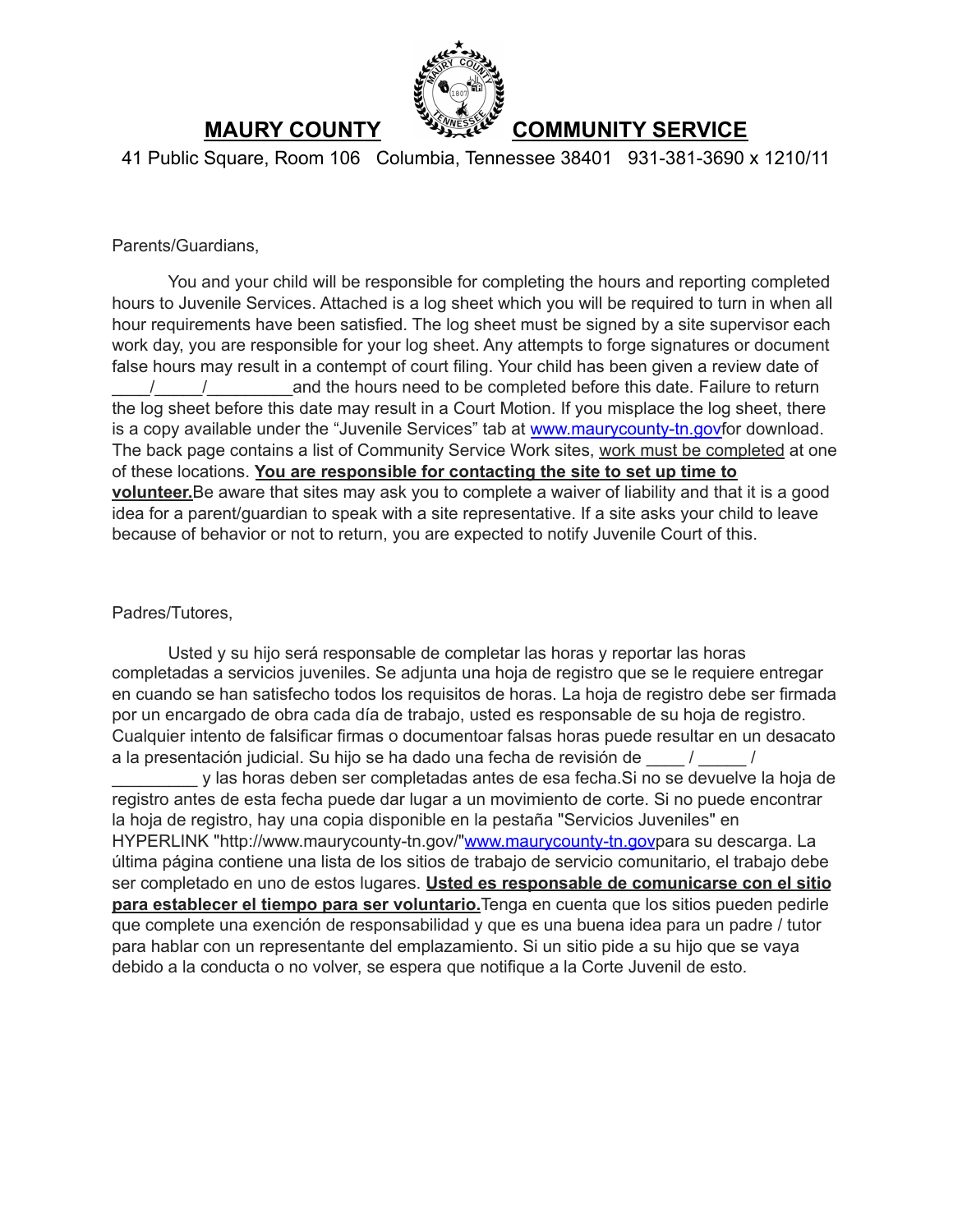

41 Public Square, Room 106 Columbia, Tennessee 38401 931-381-3690 x 1210/11

# **Approved Sites**

**Westminister Presbyterian- (303) 916-9688 Ask for Jeff**

**A Warrior's Garden- (317) 560-2353 Ask for Malachias Gaskins**

**All Hands On Deck- (615) 870-9082 Ask for Jai Lipscomb**

**The Well Outreach (Spring Hill)- (615) 302-9355**

**Keep Maury Beautiful- (931)388-8511 Ask for Melissa LaForest**

**The Family Center- (931) 388-3840 Ask for Dawn**

**Mt. Pleasant PD- (931) 379-1000**

**Harvest Share- (931) 381-4285 Ask for Donna**

**Maury County CVB- 931-381-7176 Ask for Erin**

**St. Paul AME- (931) 388-4069 Ask for Rev. Dennis**

**Grace United Baptist- (931) 626-6942 T.D. Byrdsong or Kerry James**

**People's Table at First United Methodist Church- (931) 388-3306 Ask for Lory**

**Boys and Girls Club of Maury County- (931) 490-9401 (May require membership dues)**

**The Bridge Church - (281) 217-4137 Ask for Hannah**

**Maury County Animal Shelter- (931) 375-1402 Ask for Kaitlyn Stewart**

**Islamic Society of Columbia - (931) 797-2671 Ask for Greg**

**\*Other local churches may be acceptable, call Juvenile Services for approval.**

**\*Work done at an unapproved site will NOT count.**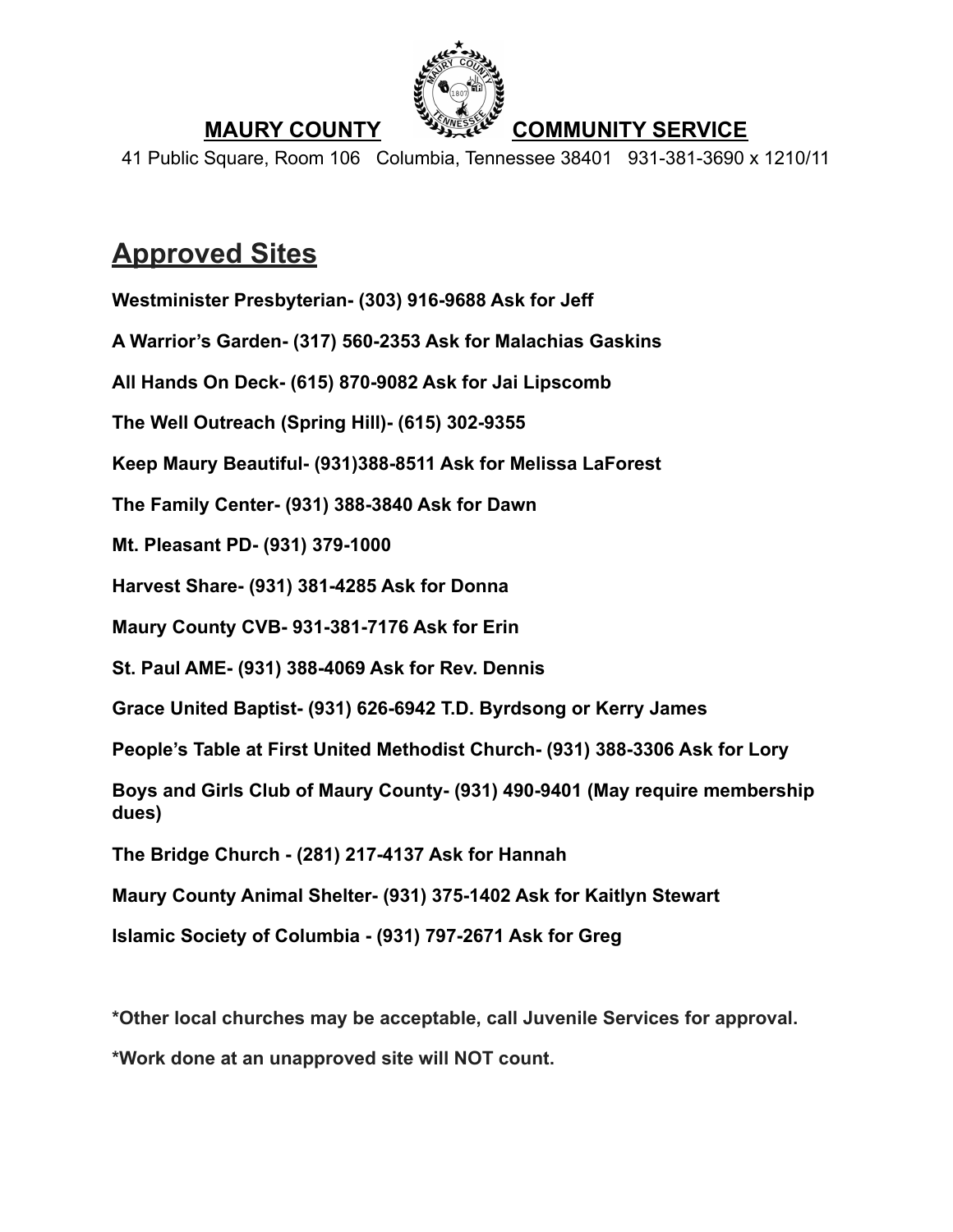

41 Public Square, Room 106 Columbia, Tennessee 38401 931-381-3690 x 1210/11

**Name: DOB:** / / **Docket No:** \_\_\_\_

Parent/Guardian,

As of  $\frac{1}{2}$  /  $\frac{1}{2}$ , your child has been given community service work. A list of the rules is printed below, please read over and ask any questions needed before signing the agreement.

- 1. Child must call and schedule community service time. If a provider does not pick up, a voicemail **MUST** be left.
- 2. If a time is scheduled and not met without notifying the provider, the child will be given additional community service work. If missed appointments continue, other consequences will be discussed with Judge Chapman.
- 3. ★ Child **MUST** be present and active. Child must complete a given task in a timely manner and take breaks upon permission granted.
- 4. Providers must sign off on paperwork and give honest opinion of quality of work completed and attitude.
- 5. Community service is **NOT** completed unless the essay is submitted.
- 6. Community service needs to be submitted before/on  $\frac{1}{2}$

Child's Signature

Parent/Guardian Signature

 $\mathcal{L}_\text{max}$  and  $\mathcal{L}_\text{max}$  and  $\mathcal{L}_\text{max}$  and  $\mathcal{L}_\text{max}$ 

 $\mathcal{L}_\text{max}$  and  $\mathcal{L}_\text{max}$  and  $\mathcal{L}_\text{max}$  and  $\mathcal{L}_\text{max}$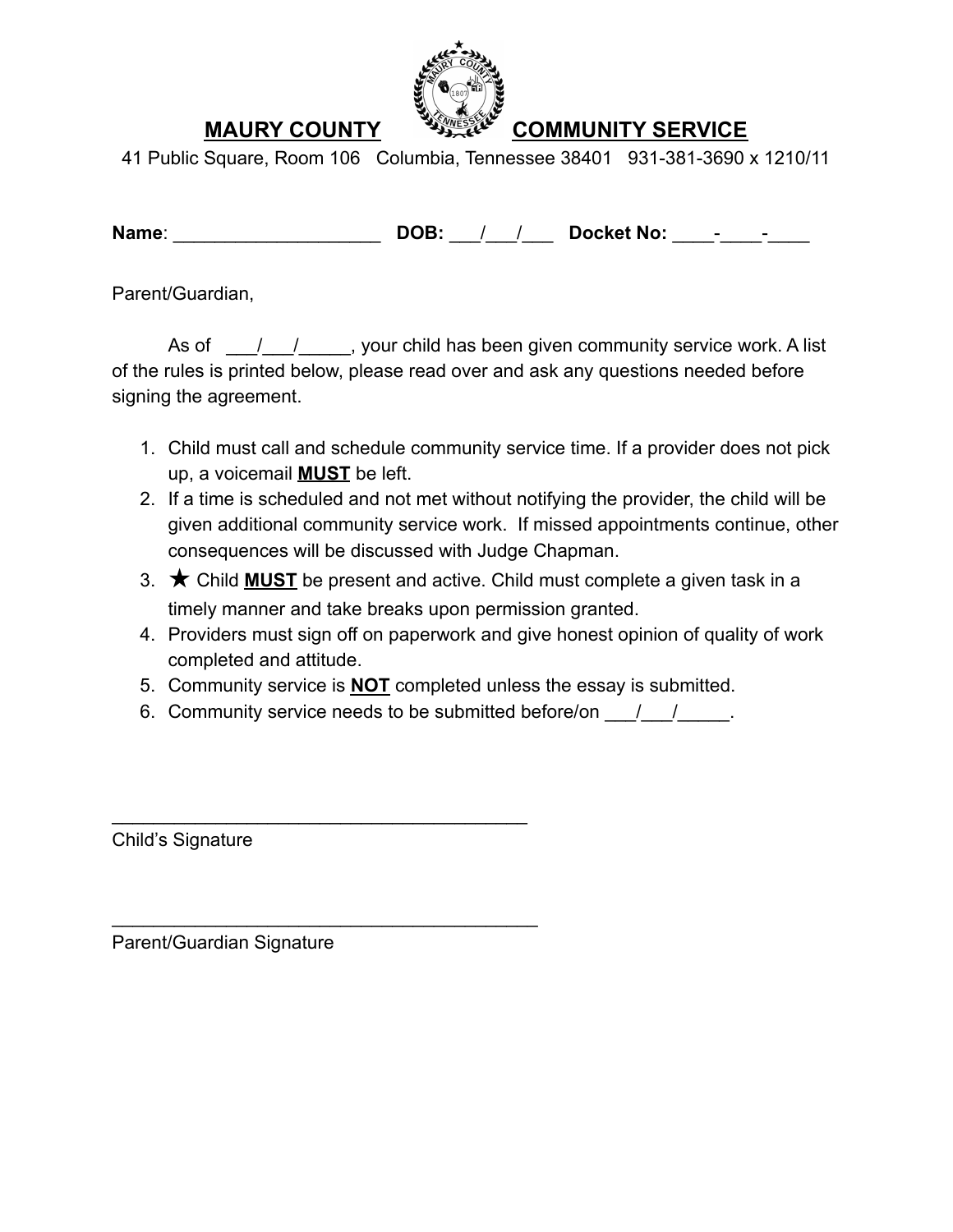

41 Public Square, Room 106 Columbia, Tennessee 38401 931-381-3690 x 1210/11

| Name: |  | <b>Docket Number:</b>  | -           |
|-------|--|------------------------|-------------|
| Date: |  | <b>Hours assigned:</b> | Turn in by: |

| <b>Date</b><br>Completed:    | No. of<br>Hours: | Site (Address & Phone): | Signature: |  |  |  |  |
|------------------------------|------------------|-------------------------|------------|--|--|--|--|
|                              |                  |                         |            |  |  |  |  |
| <b>Comments/Missed Apts:</b> |                  |                         |            |  |  |  |  |
|                              |                  |                         |            |  |  |  |  |
|                              |                  |                         |            |  |  |  |  |
| <b>Comments/Missed Apts:</b> |                  |                         |            |  |  |  |  |
|                              |                  |                         |            |  |  |  |  |
|                              |                  |                         |            |  |  |  |  |
| <b>Comments/Missed Apts:</b> |                  |                         |            |  |  |  |  |
|                              |                  |                         |            |  |  |  |  |
|                              |                  |                         |            |  |  |  |  |
| <b>Comments/Missed Apts:</b> |                  |                         |            |  |  |  |  |
|                              |                  |                         |            |  |  |  |  |
|                              |                  |                         |            |  |  |  |  |
| <b>Comments/Missed Apts:</b> |                  |                         |            |  |  |  |  |
|                              |                  |                         |            |  |  |  |  |

(Continued on back)

#### **Please return the log sheet and essay to:**

Mail: Kimberly Garrard % Juvenile Services 41 Public Sq, Rm 106 Columbia, TN 38401 Phone: (931) 982-4092 Fax: (931) 375-1219 Scan to Email: kgarrard@maurycounty-tn.gov

Starting 1. 1. 1. Child must work 1. Thrs per week

★ Child **MUST** write a **500 word** essay on lessons learned through serving and how to apply knowledge to their future. If the essay is not complete CSW will not be accepted.